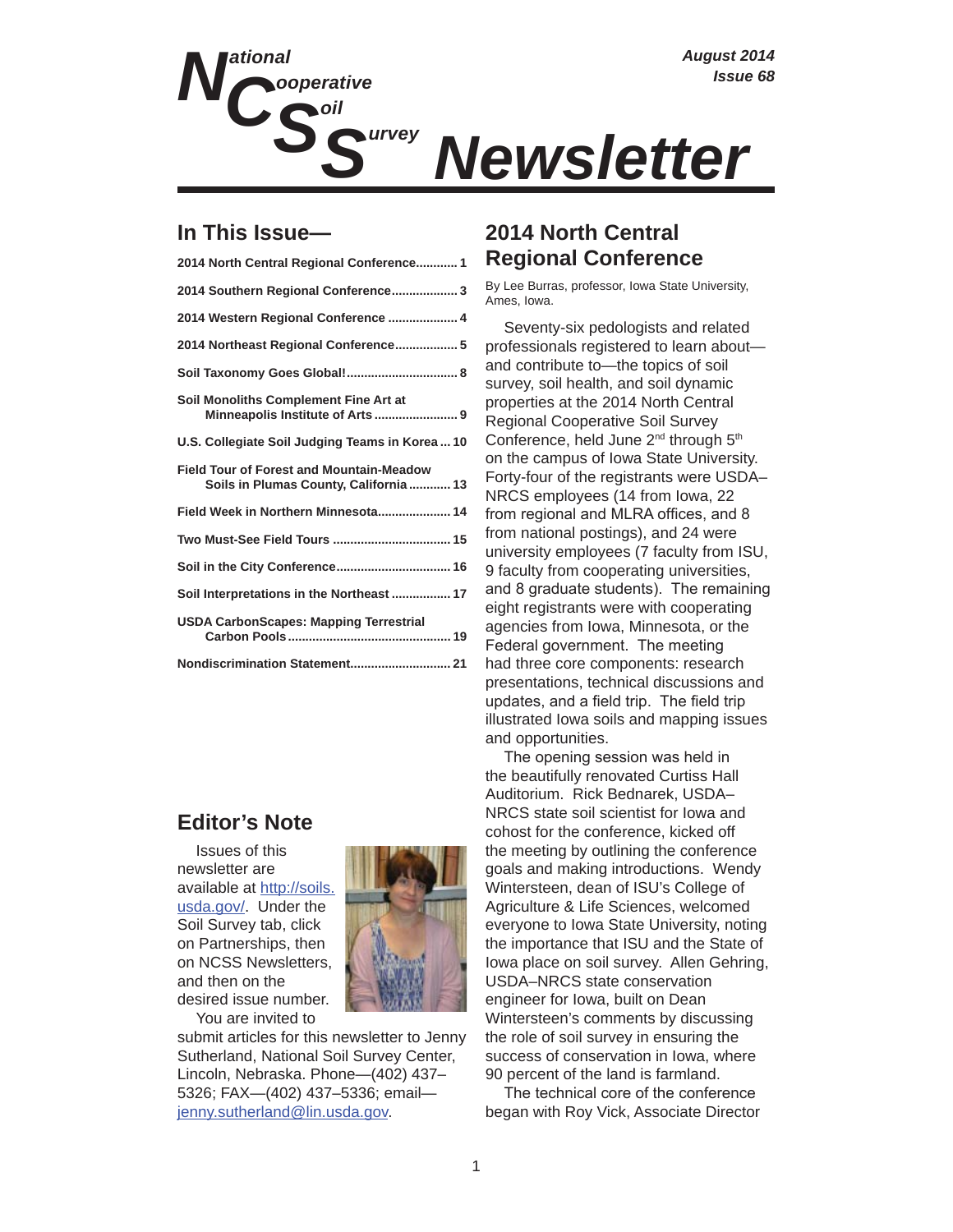for Soil Operations. Mr. Vick outlined recent and ongoing restructuring, personnel changes, and priorities within the NRCS Soil Science Division. The next speaker, Ken Scheffe, soil scientist with the Soil Survey Standards Branch at the National Soil Survey Center, explained new and updated procedures in soil survey. Director Vick's and Mr. Scheffe's presentations illustrated the importance and relevance of cooperators to the U.S. soil survey program as well as clarified within-agency needs and expectations. Their presentations stressed the importance of smooth and efficient delivery of soil survey products to the public and other government agencies. The timeliness of their messages was highlighted by the numerous questions they handled.

The final two speakers for the opening session were Kendall Lamkey, professor and chair of ISU's Department of Agronomy, and Elwynn Taylor, professor of climatology in ISU's Department of Agronomy. Dr. Lamkey challenged the group to better identify the importance of soils in crop yields, going so far as to suggest that additional soils knowledge will likely have little impact on crop yields since maximum yields have already been reached. Dr. Taylor explained why he predicts increased weather extremes for the next 15 years in the central U.S. Both presentations resulted in thoughtful questions, fun debate, and some respectful skepticism.

The second day of the conference was held in ISU's Scheman Hall. It began with three progressively more detailed presentations about dynamic soil properties and ecological site indexes. The speakers were Stacy Clark, ESI specialist for soil survey regions 10 and 11; Skye Wills, soil scientist specializing in dynamic soil properties at the National Soil Survey Center; and Ryan Dermody, soil survey office leader at Waverly, lowa. The perspectives offered by their various levels of responsibility, coupled with the specific examples they provided, were highly useful and relevant to the intensely farmed landscapes of the North Central Region. The next part of the day was dedicated to posters, including several focused on dynamic soil properties, and to committee breakouts.

The afternoon of day two featured three themes: nutrients and organic matter, committee meetings, and soil data join recorrelation (SDJR). First up was Jim Gillespie, division director with the Iowa Department of Agriculture and Land Stewardship, who explained lowa's nutrient reduction strategy. Tom Sauer, USDA-ARS research soil scientist at the National Laboratory for Agriculture and the Environment, then discussed his research regarding the effects of tree plantings on the content of soil organic matter in Mollisols in the Great Plains and the Russian Steppe. The session ended with an explanation of the goals, challenges, and opportunities of SDJR by Paul Finnell, NRCS national soils database manager; Michael Whitehead, senior regional soil scientist for soil survey region 10; and Ryan Dermody. The presentation by Mr. Dermody, which illustrated the success that he and his team are having with SDJR in MLRA 104, was especially useful and meaningful given that he explained the methods by which they readily meet local, regional, and national goals.

A banquet was held the evening of day two. The highpoint was Tom Fenton's presentation on the contributions of R.V. Ruhe to soil survey and soil geomorphology in Iowa, the U.S., and the world. Dr. Fenton is professor emeritus at Iowa State University and Dean of Iowa Soil Survey. He has been part of the National Cooperative Soil Survey program for over 50 years.

Day three featured the field trip, which focused on soil health, dynamic soil properties, and benchmark catenas of Iowa's Late Wisconsinan-aged Des Moines Lobe. Like any pedology tour, this field trip began with a discussion of the location's physical geography, soil-forming factors, and major human issues. The trip had four stops: the Altamont Moraine uplands; Doolittle Prairie State Preserve and Greg Stindt's field within the lakebed of glacial Lake Wright; the Jewell Bog, where R.V. Ruhe and his student P.H. Walker quantified the spatial relationship of soil properties across closed basins; and Lost Lake Farm, including the drained area that was historically under Lake Cairo. The speakers were ISU's Mary Tiedeman, Ethan Dahlhauser,